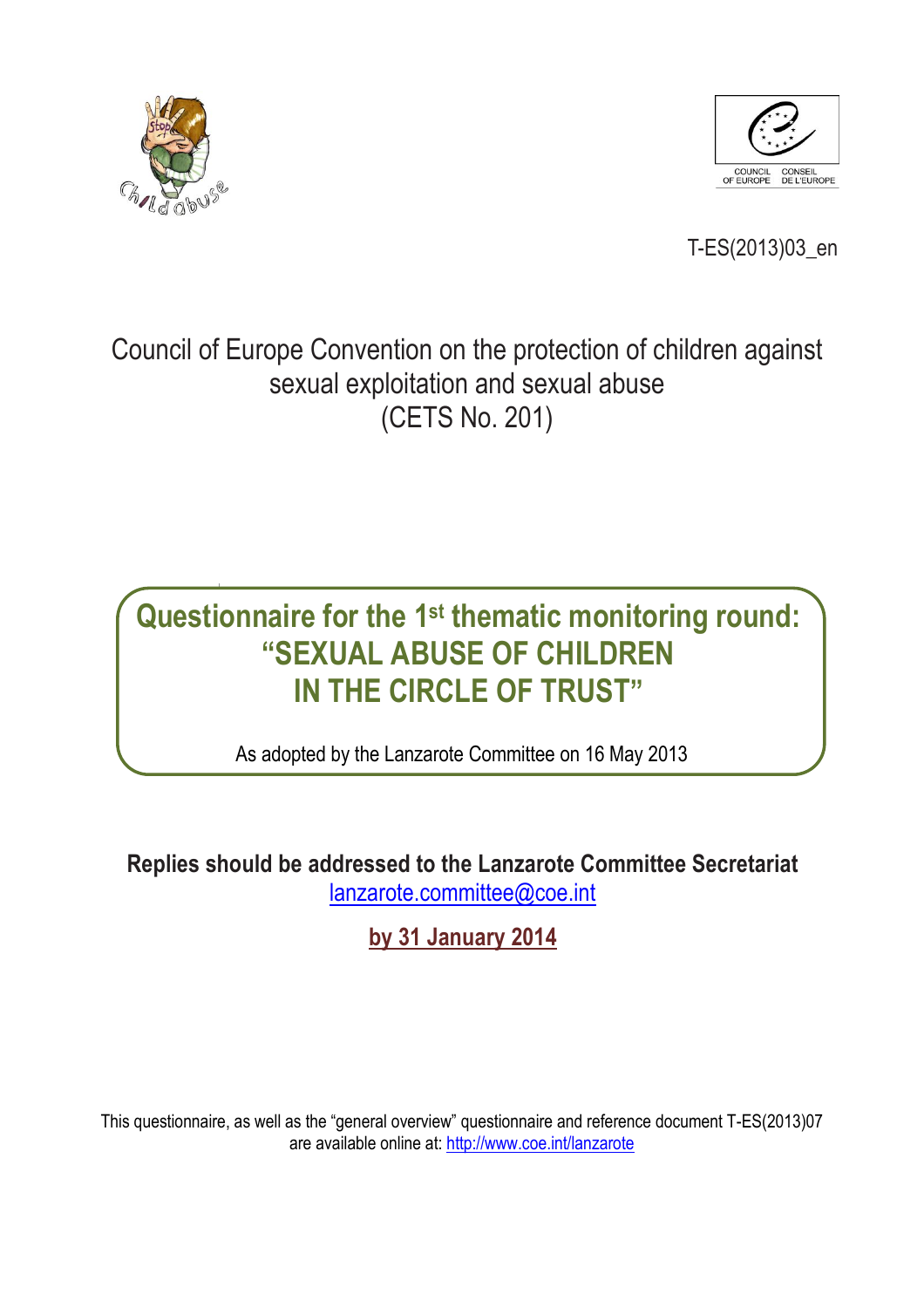## **INTRODUCTION**

1. The *Council of Europe Convention on Protection of Children against Sexual Exploitation and Sexual Abuse* (hereinafter "the Lanzarote Convention" or "the Convention"), which entered into force in July 2010, requires criminalisation of all kinds of sexual offences against children. It sets out that states in Europe and beyond shall adopt specific legislation and take measures to prevent sexual violence, to protect child victims and to prosecute perpetrators.

2. The Committee of the Parties to the Convention (also known as the "Lanzarote Committee"), established to monitor whether Parties effectively implement the Convention (**Article 1, para. 2**), decided that:

*"1. The monitoring of the implementation of the Convention in the Parties shall be based on a procedure divided by rounds, each round concerning a theme decided by the Lanzarote Committee or any other approach deemed appropriate by the Lanzarote Committee within the scope of the Convention.* 

*2. The Lanzarote Committee will determine the length of each monitoring round in the light of the themes selected and the provisions of the Convention to be monitored.*

*3. The monitoring round will be initiated by addressing a questionnaire on the implementation of the relevant provisions of the Convention with respect to the selected theme.*

*4. All Parties for which the Convention has entered into force within three months from the adoption of the questionnaire shall undergo the monitoring round. Parties for which the Convention enters into force three months after the adoption of the questionnaire, shall join in the following monitoring round." (Rule 24 of the Lanzarote Committee's Rules of Procedure).*

3. As available data shows that the majority of sexual abuse against children in Council of Europe countries is "committed within the family framework, by persons close to the child or by those in the child's social environment" (see **Lanzarote Convention Explanatory Report, paras. 48 and 123-125**), the Lanzarote Committee decided that the first monitoring round would focus on "sexual abuse of children in the circle of trust".

4. In May 2013, the Lanzarote Committee adopted this thematic questionnaire. Its purpose is to collect specific information on how Parties implement the Lanzarote Convention with respect to the situation of sexual abuse in the circle of trust**.** The replies to it will be assessed against the related background information provided by Parties when answering the general overview questionnaire on the implementation of the Convention (see document T-ES(2013)02) and any other relevant information from reliable sources.

5. It is recalled that in accordance with Rule 26 of the Committee's Rules of Procedure:

"(…) 2. The Secretariat shall address such questionnaires to the Parties through the member in the Lanzarote Committee representing the Party to be monitored, who will act as "contact person".

3. Parties shall submit their replies in one of the official languages of the Council of Europe to the Secretariat within the time-limit set by the Lanzarote Committee. The replies shall be detailed, answer all questions and contain all relevant reference texts. The replies shall be made public unless otherwise requested by the Party concerned.

4. The Secretariat also addresses the same questionnaire to representatives of civil society, NGOs and any other bodies involved in preventing and combating sexual exploitation and sexual abuse of children. The latter shall be invited to reply to the questionnaire in one of the official languages of the Council of Europe within-in the same deadline as the Parties. The replies shall be made public if the NGO or other body submitting them so requests.

5. The Secretariat may request additional information if it appears that the replies are not exhaustive or unclear. Where warranted, with the consent of the Party(ies) concerned and within the limits of budgetary appropriations, the Bureau of the Lanzarote Committee may decide to carry out a visit in the Party(ies) concerned to clarify the situation."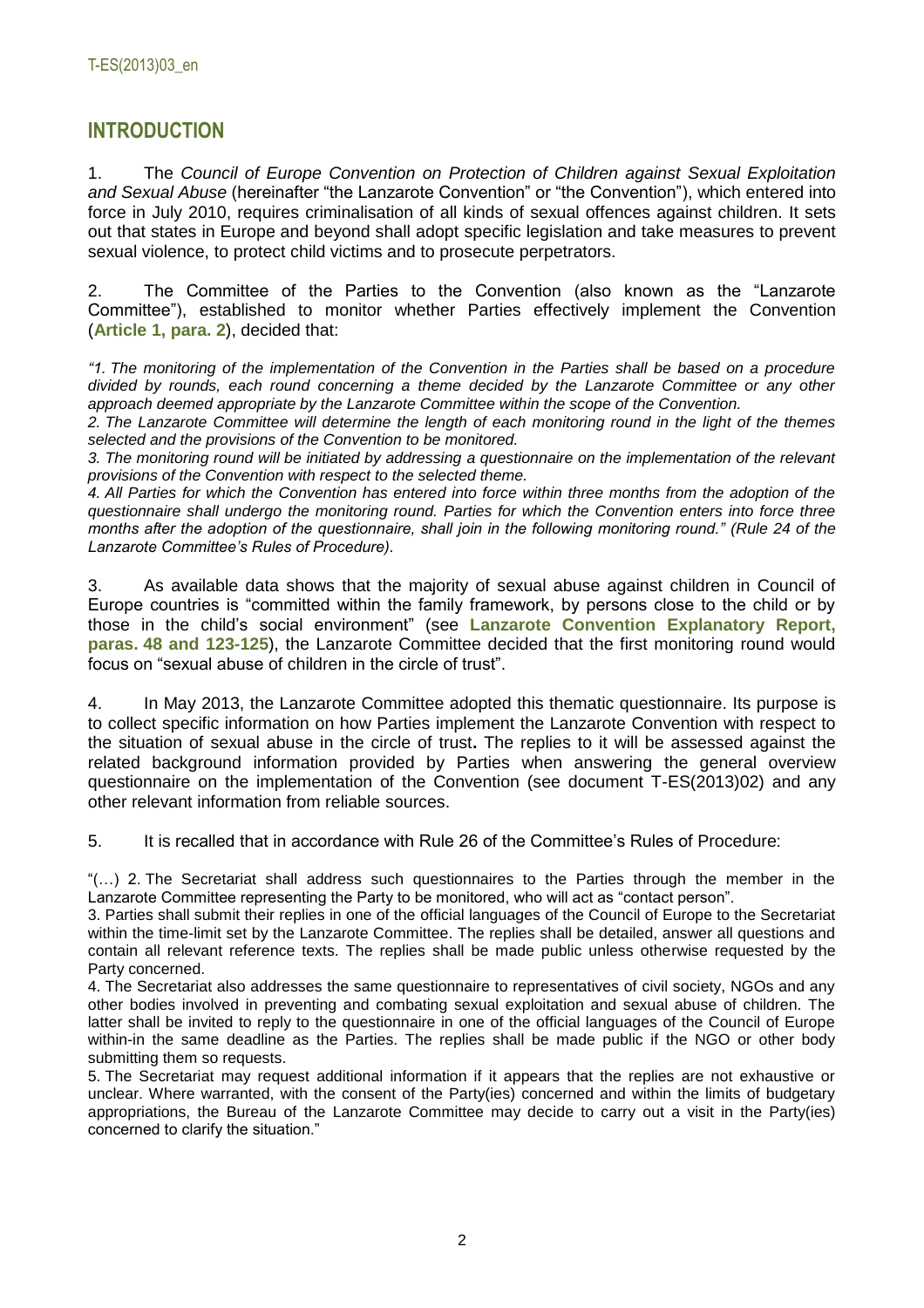### **PRELIMINARY REMARKS**

6. As in the general overview questionnaire (hereinafter "GOQ"), the provisions of the Lanzarote Convention have been grouped under different sections in this questionnaire without automatically following the structure of the Convention. This methodological choice in no way intends to prioritise the various provisions of the Convention: equal importance is attached to all rights and principles therein.

7. This thematic questionnaire does not seek to collect information on the general legislative and institutional framework established by Parties to implement the Convention. It focuses only on the specific legislative or other measures taken or envisaged to prevent and protect children from sexual abuse in the circle of trust and how perpetrators of these offences are sanctioned.

8. Responses to this thematic questionnaire will be understood against the background information submitted by Parties in reply to the GOQ. Whenever warranted, Parties are thus invited to refer to such information. Where questions overlap between the GOQ and this questionnaire, the replies to the latter will be assessed by the Committee while preparing its implementation reports of the Convention with respect to the monitoring theme. Parties are thus requested to include only the additional specific information related to the theme of "sexual abuse of children in the circle of trust" in their replies to this questionnaire.

9. For the purpose of this questionnaire the notion of "circle of trust" includes members of the extended family, persons having care-taking functions or exercising control over the child, persons with which the child has relations, including his/her peers. Examples of these different categories of persons may be found in **paragraphs 123-125 of the Explanatory Report of the Convention**.

10. If different with respect to the indications provided while replying to the GOQ, Parties are kindly requested to specify which State body/agency was responsible for collecting the replies to this questionnaire and which State bodies/agencies and, where relevant, NGOs contributed to responding to this questionnaire.

- 11. As with the GOQ, Parties are kindly requested to:
- answer the questions with regard to central, regional and local levels to the extent possible. Federal States may, in respect of their sovereign entities, answer the questions in a summarised way;
- provide, whenever questions/answers refer to it, the relevant text (or a summary) of legislation or other regulations in English or French;
- answer the questions from a gender equality perspective, i.e. specifying, where relevant, whether and how measures for victims and/or offenders take into account gender-specific requirements;
- refer to document T-ES(2013)07, available at [www.coe.int/lanzarote,](http://www.coe.int/lanzarote) for a non-exhaustive summary of the relevant children's rights case law of the Court of Human Rights and the European Committee of Social Rights.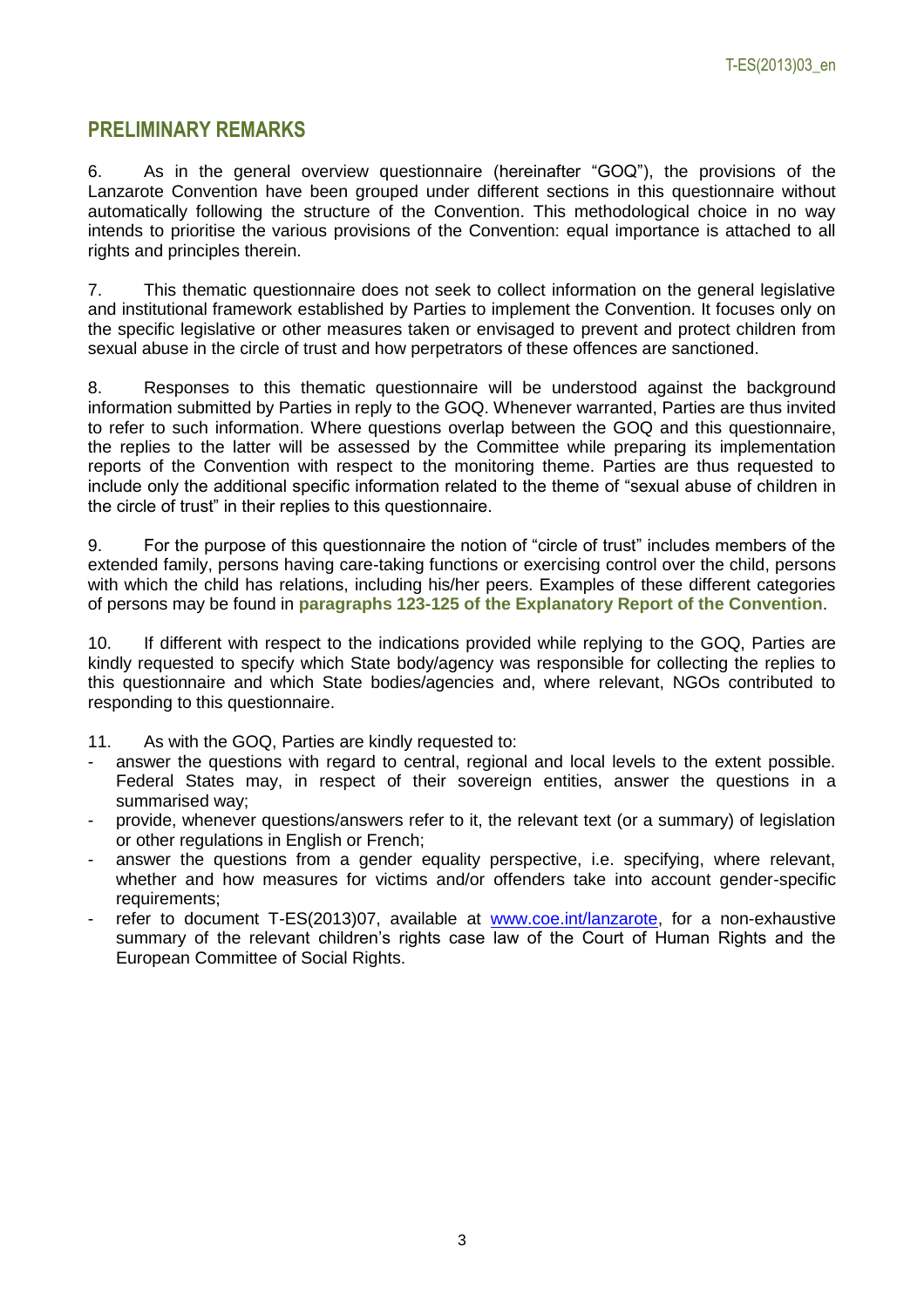## **DATA COLLECTION**

#### **Question 1: Data on sexual abuse in the circle of trust**

Please indicate whether data are collected for the purpose of observing and evaluating the phenomenon of sexual abuse of children in the circle of trust. If so, please:

- specify what mechanisms have been established for data collection or whether focal points have been identified especially with regard to statistical data on victims and offenders within the circle of trust (**Article 10 (2) (b), Explanatory Report, paras. 83 and 84**)*;*
- include any relevant data in an Appendix.

## **PREVENTION**

Questions in this section aim specifically at collecting information on policies and strategies to prevent sexual abuse particularly in the child's circle of trust. The questions thus concern awareness-raising of children themselves as well as of persons working in regular contact with them, thus forming a part of their circle of trust.

#### **Question 2: Education for children**

The reply to question 8 of the GOQ will be examined by the Committee to assess the implementation of **Article 6** with respect to the theme of the monitoring round. While replying to this question, please therefore only add whether a special attention is drawn to children's education concerning the risks of sexual abuse of children in the circle of trust, and how children should protect themselves and request help in this regard. If so, please provide details. (**Explanatory Report, paras.59-62**).

#### **Question 3: Recruitment and screening**

The reply to question 9 of the GOQ will be examined by the Committee to assess the implementation of **Article 5, para. 3** with respect to the theme of the monitoring round, paying particular attention to the recruitment and screening of persons whose professions involve regular contacts with children.

#### **Question 4: Raising awareness on sexual abuse in the circle of trust**

Have policies or strategies been implemented for promoting or conducting awareness-raising campaigns where the focus is directed especially towards the risks and realities of sexual abuse of children in the circle of trust? If so, please specify for whom these campaigns were/are run (**Article 8, Explanatory Report, paras. 65-66**). Please include examples by providing links to what has been developed.

#### **Question 5: Specialised training**

Have legislative or other measures been taken to ensure that persons, units or services in charge of investigations are trained in dealing with cases where the alleged perpetrator of child sexual abuse is a member of the victim's immediate family or has otherwise been in a recognised position of trust, authority or influence over him or her? (**Article 34 (1), Explanatory Report, paras. 233- 235 as well as para. 123**).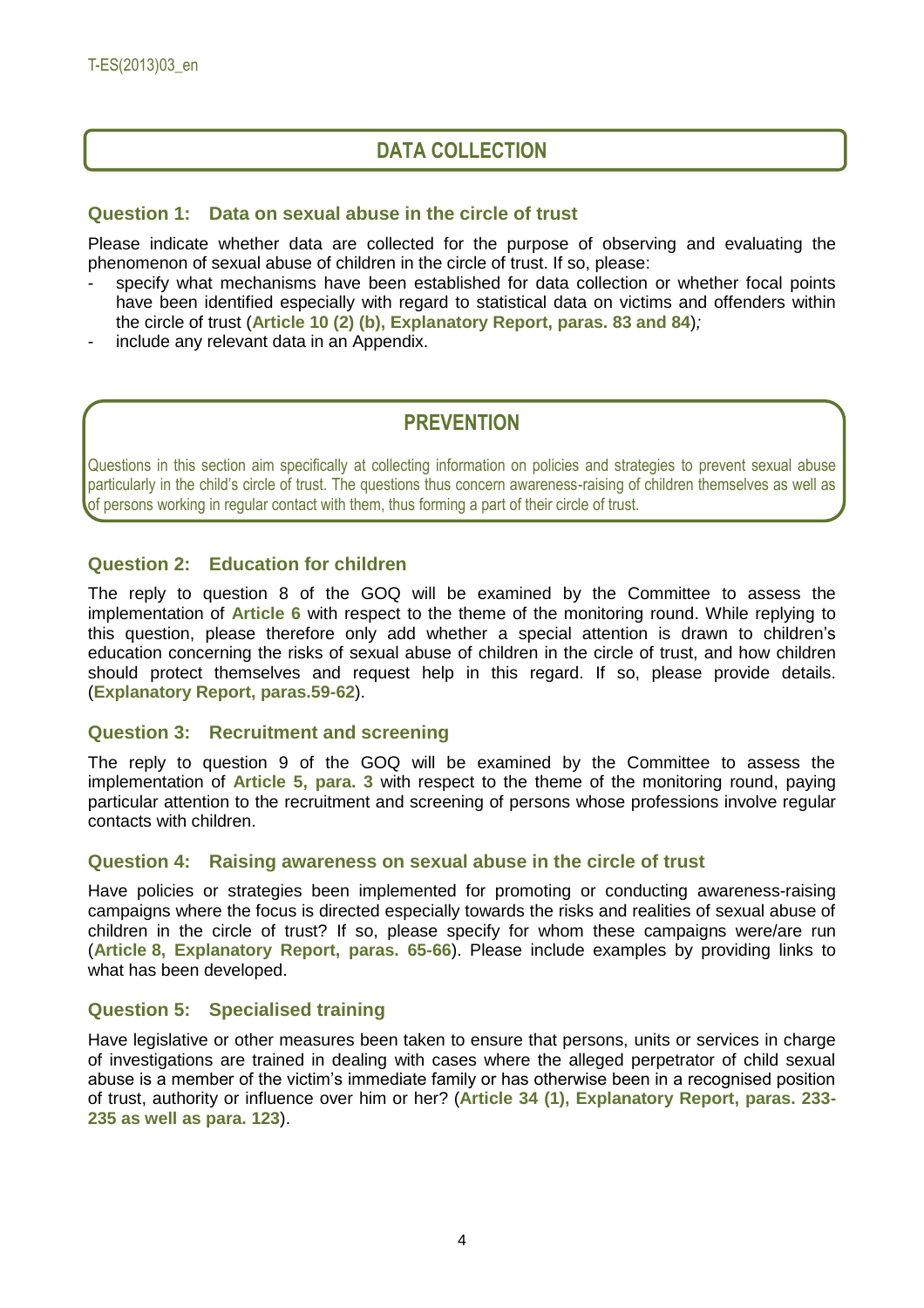#### **Question 6: Participation of children, the private sector, the media and civil society**

Replies to questions 4 and 11 of the GOQ will be examined by the Committee to assess the implementation of **Article 9** with respect to the theme of the monitoring round. Please therefore only add whether any specific steps have been taken to encourage participation by children, the private sector, the media and/or civil society in the development and implementation of policies, programmes or other initiatives specifically concerning sexual abuse of children in the circle of trust. If so, please specify which and explain how participation takes place. (**Explanatory Report, paras. 67-75**).

#### **Question 7: Preventive intervention programmes or measures**

Which measures have been taken to ensure that persons, especially those forming a part of a child's circle of trust, who fear that they may commit offences of sexual abuse established in accordance with the Convention, have access, where appropriate, to effective intervention programmes or measures designed to evaluate and prevent the risk of offences being committed? (**Article 7, Explanatory Report, para. 64**).

## **PROTECTION**

The questions in this section aim at identifying what specific legislative or other measures have been taken to protect in particular children victims of sexual abuse in the circle of trust.

#### **Question 8: Reporting suspicion of sexual abuse**

The reply to question 13 of the GOQ will be examined by the Committee to assess the implementation of **Article 12** with respect to the theme of the monitoring round. While replying to this question, please therefore only add whether specific legislative or other measures have been taken to encourage reporting of sexual abuse of children in the circle of trust to the competent authorities. (**Explanatory Report, para. 91**).

#### **Question 9: Assistance to and special protection for victims**

- a. If, and to what extent, does internal law provide for the possibility of removing the victim from his or her family environment when parents or persons who have care of the child are involved in his or her sexual abuse? If internal law so provides:
	- are the conditions and duration of such removal to be determined in accordance with the best interests of the child? (**Article 14 (3), Explanatory Report, para. 99**);
	- have legislative or other measures been taken to ensure that the persons who are close to the victim may benefit, where appropriate, from therapeutic assistance, notably emergency psychological care? *(***Article 14 (4), Explanatory Report, para. 100**).
- b. Does internal law provide that sanctions for offences of child sexual abuse within the circle of trust include denying the perpetrator, temporarily or permanently, the exercise of the professional or voluntary activity involving contact with children in the course of which the offence was committed? (**Article 27 (3) (b), Explanatory Report, para. 187**).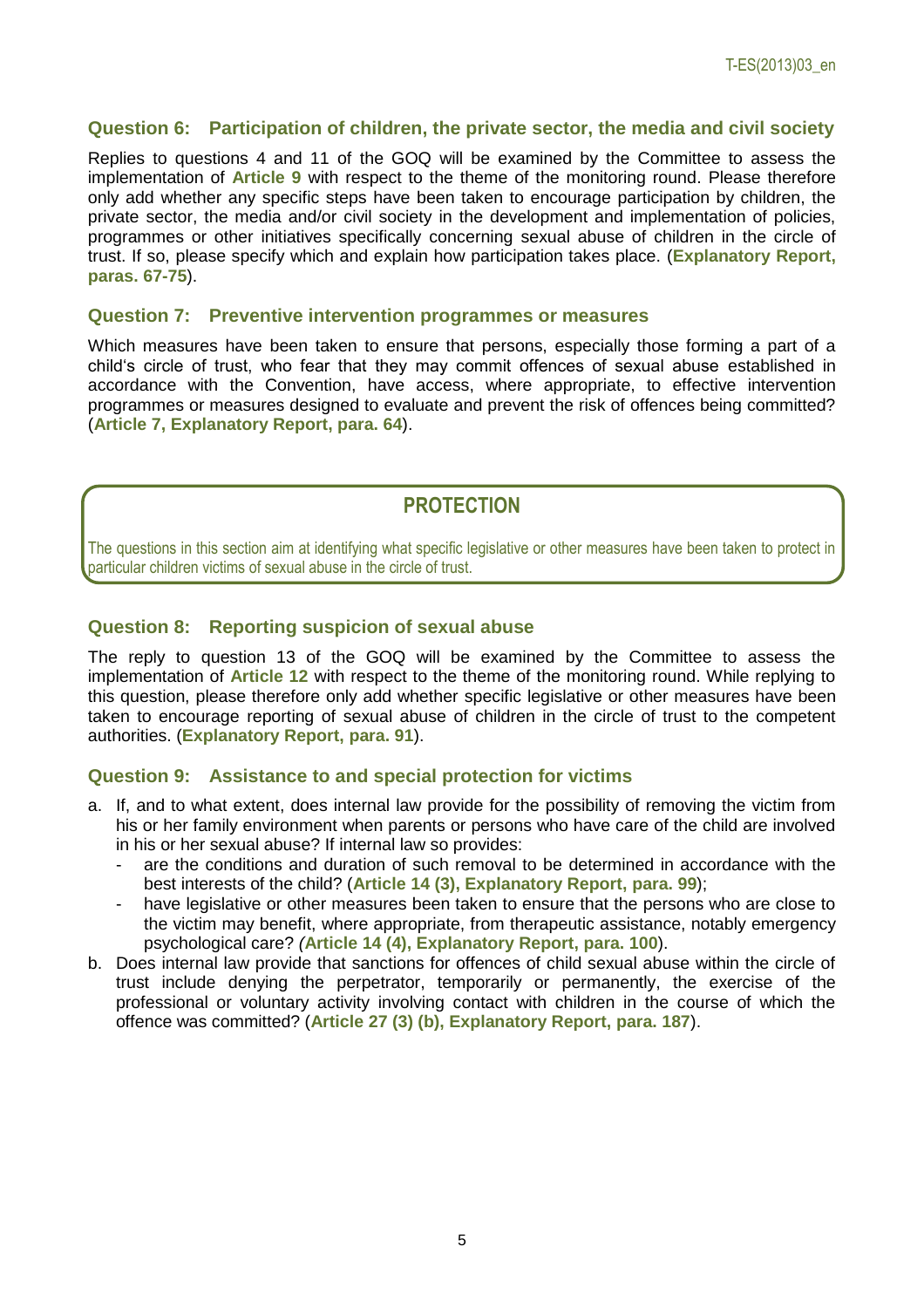## **PROSECUTION**

The questions in this section focus on those provisions that deal with criminalising and sanctioning intentional conduct which amounts to sexual abuse within the child's circle of trust as well as some theme-specific issues relating to whether the investigative, prosecutorial and court stages of proceedings take adequate account of the special nature of cases that have a circle of trust component.

#### **Question 10: The offence of sexual abuse**

The reply to question 16 of the GOQ will be examined by the Committee to assess the implementation of **Article 18** with respect to the theme of the monitoring round. The reply to question 1 of the GOQ will also be considered while assessing the situation in the Party with respect to **Article 18**. While replying to this questionnaire, please therefore only add:

a. what is understood by "intentional conduct" in internal law? (**Explanatory Report, para. 117***);*

b. what is understood by "sexual activities" in internal law? (**Explanatory Report, para. 127**).

#### **Question 11: Corporate liability**

The reply to question 17 of the GOQ will be examined by the Committee to assess the implementation of **Article 26** of the Convention with respect to the theme of the monitoring round. If, in addition, any other measures are foreseen, please specify.

#### **Question 12: Aggravating circumstances**

Does internal law ensure that if an offence of sexual abuse, established in accordance with the Convention, is committed by a member of the family, a person cohabiting with the child or a person having abused his or her authority or any other person in the child's circle of trust, that such circumstances may be considered an aggravating factor in the determination of sanctions, in so far as they do not form a part of the constituent elements of the offence? If so, does internal law provide different sanctions depending on whether the relationship of the perpetrator to the child is within the context of family relations or of a professional or voluntary activity (e.g. care providers in institutions, teachers, doctors, etc.)? (**Article 28 (c) and (d), Explanatory Report, paras. 198- 199**).

#### **Question 13: Best interest of the child**

- a. Please specify whether in situations where the alleged perpetrator is a member of the victim's family or has otherwise been in a recognised position of trust or authority towards him or her, legislative or other measures have been taken to ensure that investigations and criminal proceedings are carried out in the best interests and respecting the rights of the child victim of sexual abuse. (**Article 30, para. 1, Explanatory Report, para. 215**);
- b. The reply to question 22(d) of the GOQ will be examined by the Committee to assess the implementation of **Article 31, para. 4** of the Convention with respect to the theme of the monitoring round;
- c. Please also indicate whether internal law provides that sanctions, as a result of offences committed by a person considered to be in the victim's circle of trust, include withdrawal of parental rights or monitoring or supervision of convicted persons (**Article 27, para. 4, Explanatory Report, para. 191**).